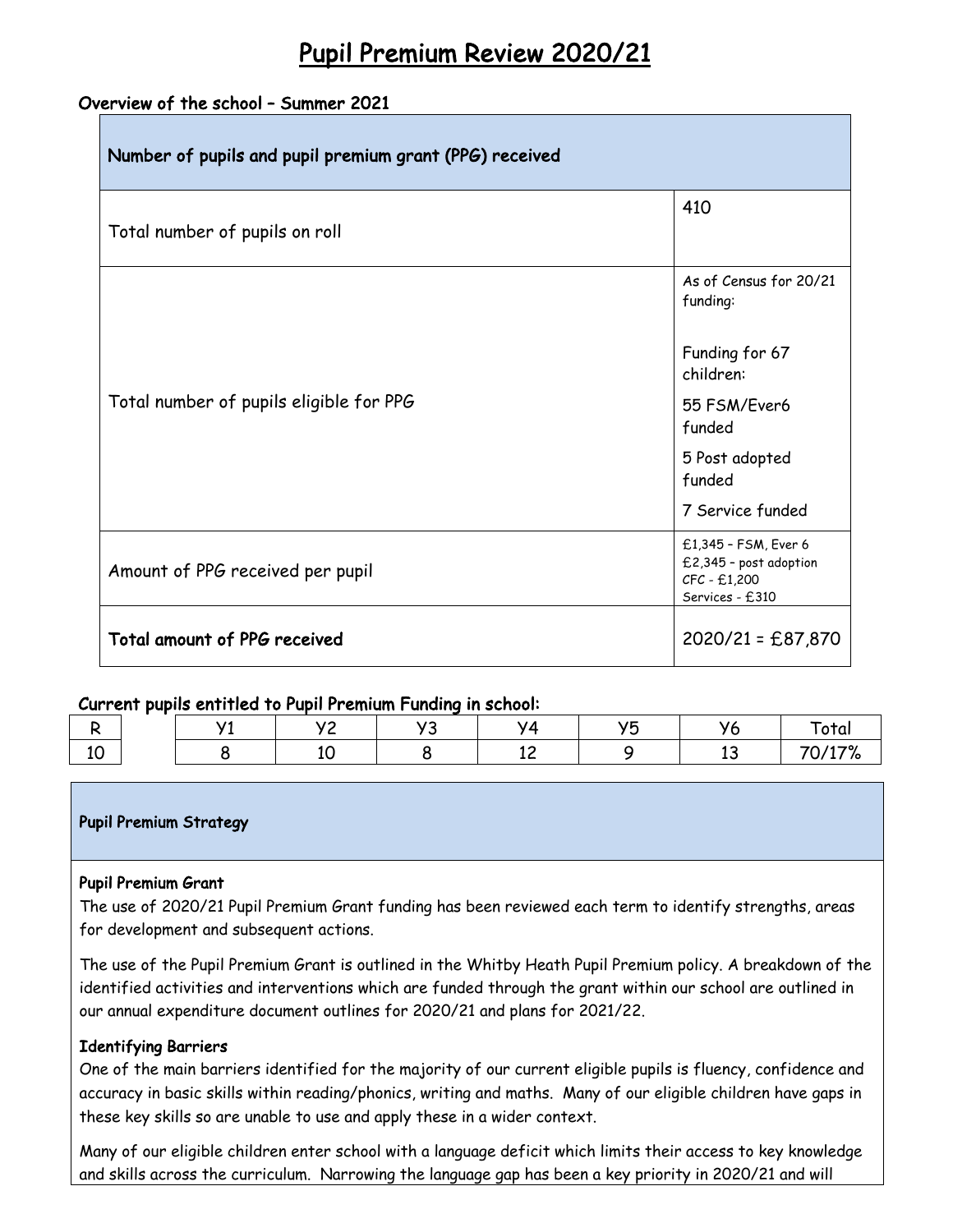continue to be in 2021/22.

As well the importance of ensuring all eligible children have full access to a range of opportunities to develop, engage and inspire them as learners; the development of their learning behaviours to become resilient, confident and independent learners by being able to take increasing responsibility for their own learning, health and wellbeing is a further key driver for our work.

## **Intervention**

The work of our Learning Mentors and trained ELSAs, is part funded through the grant. Through these roles, support for our more vulnerable children is given and has proved to have a significant impact in helping children to improve self esteem and confidence and become positive learners.

As a school we have identified groups of children, which include those in receipt of pupil premium, who benefit from targeted additional academic support specifically in reading, writing and maths. These include children who benefit from additional opportunities be stretched further in their learning. These groups are identified through pupil progress and health check meetings each half term and appropriate programmes/support is identified and reviewed at these meetings. Support may be through quality first teaching intervention with Teachers or Teaching Assistants who have been trained for the specific interventions led. These may include ELSA, Pathways to Progress, Step Up Maths, Third Space, IDL, 1:1 tuition in Phonics, as well as bespoke programmes of work.

## Additional Opportunities

In addition we believe that the children also gain from a wide range of opportunities that prepare and inspire the children to be learners as well as take responsibility for their own wellbeing. As such a range of programmes have are supported through this grant including an annual programme of a range of Health and Well Being workshops, musical instrument tuition, as well as residential events and a variety of educational visits throughout the year.

# Summary of Pupil Premium 2020/21

At Whitby Heath Primary School we strive to meet the individual needs of each pupil. We recognise that some pupils need additional support to achieve their full potential, others need challenge and extension.

Funding has been used to:

- o Deliver high quality intervention and support to raise pupil achievement and narrow the gap between the achievement of vulnerable pupils and their peers; including whole staff training on Recovery Curriculum linked to the global pandemic and trauma informed practice, Curriculum Development, Mastery in Maths and Mental Health and Well-being. We have also been able to offer high quality training on specific programmes such as Read, Write Inc, Pathways to Write, Pathways to Read and No Nonsense spelling to ensure the introduction of daily Target Time has become embedded and used effectively to maximise progress for vulnerable children.
- o We have provided teacher led targeted sessions to provide additional support in reading, writing and maths.
- o We have provided Teaching Assistant led phonics, maths, spelling, reading and writing for targeted children in all year groups.
- o Targeted interventions including the use of IDL and Read Write Inc programmes have supported progress in reading whilst bespoke targeted interventions have provided one to one and small group support for children identified as not on track in writing, spelling and maths.
- o We have provided a programme of targeted Forest Schools support to children across school led by a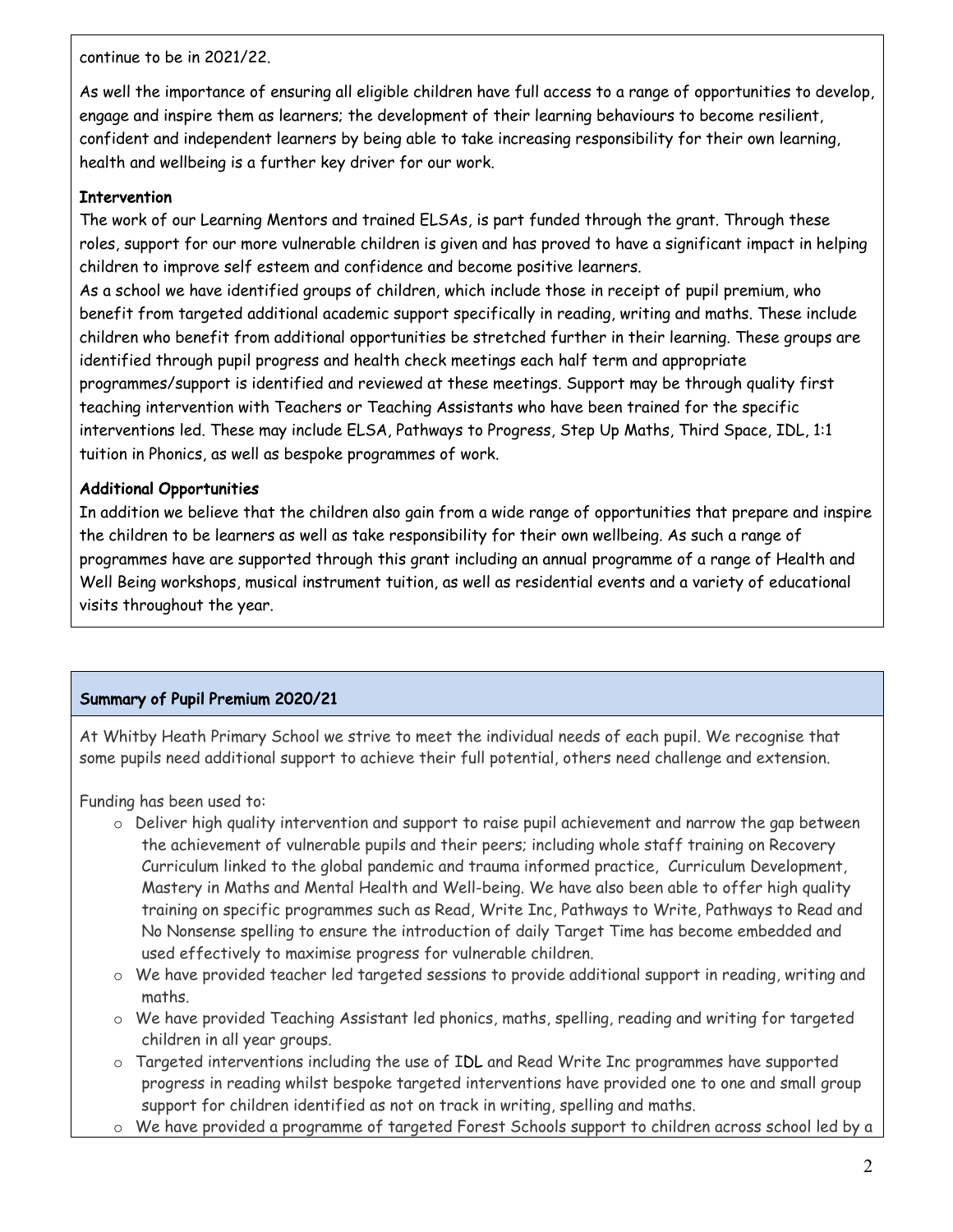Forest Schools trained teacher to enhance their curriculum experience and explore their surroundings whilst building upon team building and resilience.

- o We have continued to invest in myHappyMind across the school, providing children wellbeing curriculum opportunities to develop upon their emotional literacy, resilience and building upon healthy strategies to self regulate their behaviours.
- o Social and emotional support for our disadvantaged children has been provided through our Learning Mentors as well as our two ELSA trained staff and through Art Therapy to complete programmes of work focused on building targeted children's self-esteem and anger management.
- o Funding has also been used to subsidise residential visits and trips for disadvantaged children together with music lessons to ensure they are able to access these key learning opportunities beyond the classroom.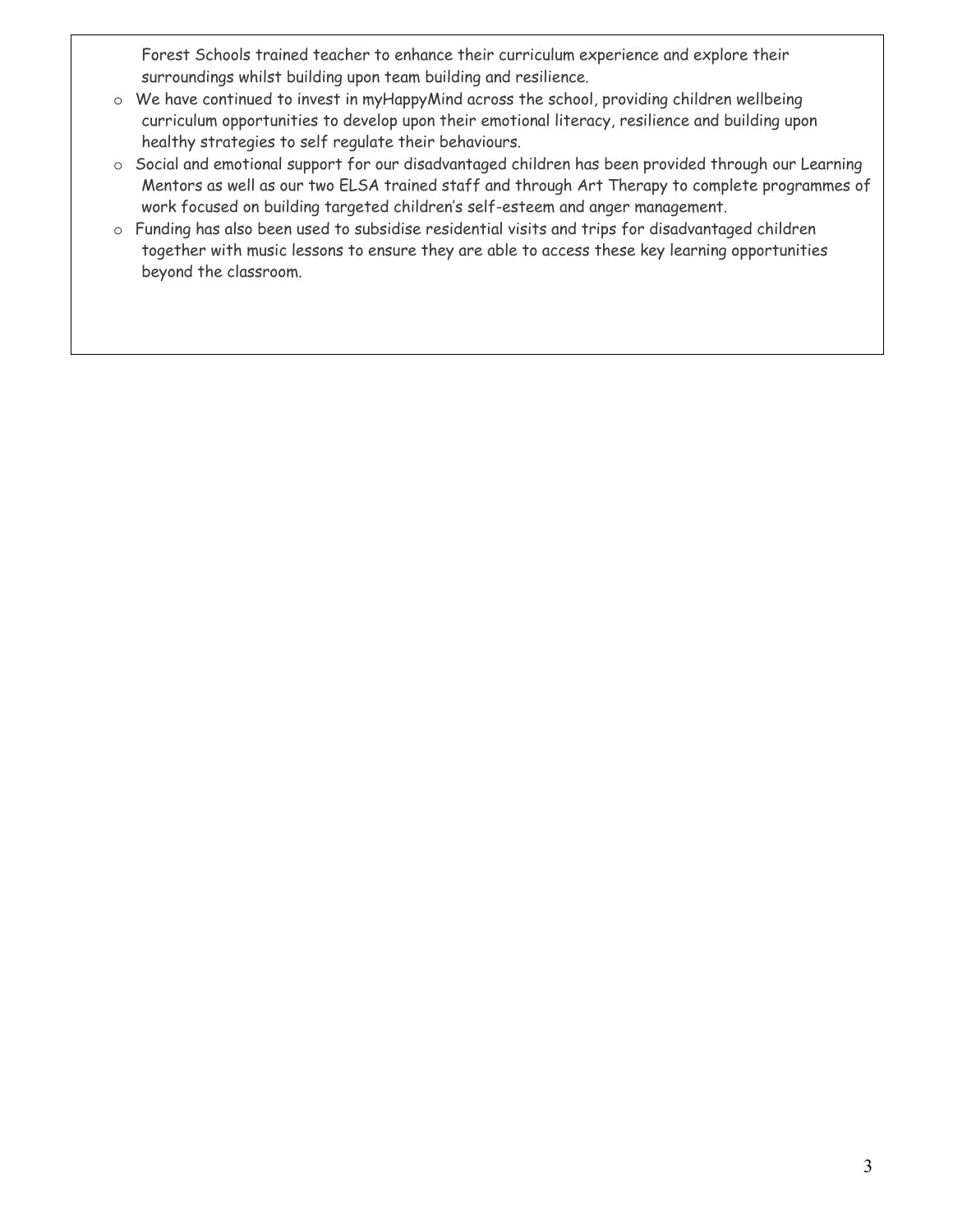Details of Actions Taken and Impact: We strive to meet the individual needs of each pupil in school. We recognise that some pupils need additional support to achieve their full potential, others need challenge and extension.

Some children are making strong progress without the need for additional support / opportunities. We therefore use our disadvantaged pupil's funding to enable us to increase our provision, to ensure that each child's needs are fully met.

Each half term, Health Check/Pupil Progress meetings are held to track and monitor individual progress of all children. Some of these children are making good or outstanding progress compared to their peers. Some children receiving Disadvantaged Funding are making less progress than their peers. In these cases we look at how we can use additional funding to meet their needs and agree actions.

The attached Expenditure Document for 2020/21 shows the breakdown of spending, total expenditure for academic interventions, social and emotional interventions and additional curricular support totalled £92,830.

# Impact of Pupil Premium Funding

There were 70 children eligible for this funding during the academic year 2020/21. Ten of these children were on our SENd register and had Pupil Profiles and individual short term outcomes to meet their needs.

# SUMMARY OF PROGRESS FOR PUPIL PREMIUM CHILDREN

Whole School PP Expected/More than expected Progress = 73% in Reading, 83% in Writing and 91% in Maths Whole School Non PP Expected/More than expected Progress = 94% in Reading, 92% in Writing and 93% in Maths

### Whole School Comparisons for Disadvantaged Children

| Gaps in progress     | Reading     | Writing     | Maths       |  |
|----------------------|-------------|-------------|-------------|--|
|                      | End of Year | End of Year | End of Year |  |
| Whole School         |             |             |             |  |
| (non PP group)       | 3.9         | 3.9         | 4.0         |  |
| <b>Pupil Premium</b> | 4.0         | 4.0         | 3.9         |  |
| Gap                  | $+0.1$      | $+0.1$      | $-0.1$      |  |

The overall gap between all PP and all non-PP children is slightly above in reading and writing and slightly below Maths.

When analysed by individual year groups, it is clear that in some year groups the gap between PP and non-PP children is larger (PP children not making as much progress as non-PP) whilst in other year groups, the gap has narrowed. PP progress will, therefore be a key target group for next year as the progress made between PP and non-PP children is not consistent across all year groups.

Those children who made slower progress this year, will be targeted children in Autumn term 2021.

# Learning Behaviours

91% (64/70) of PP children were assessed at level 3 or 4 for their learning behaviours by the end of the academic year.

67% (47/70) of the children improved in their learning behaviours from their baseline assessments.

A termly summary report (below) outlines strengths, areas for development and actions.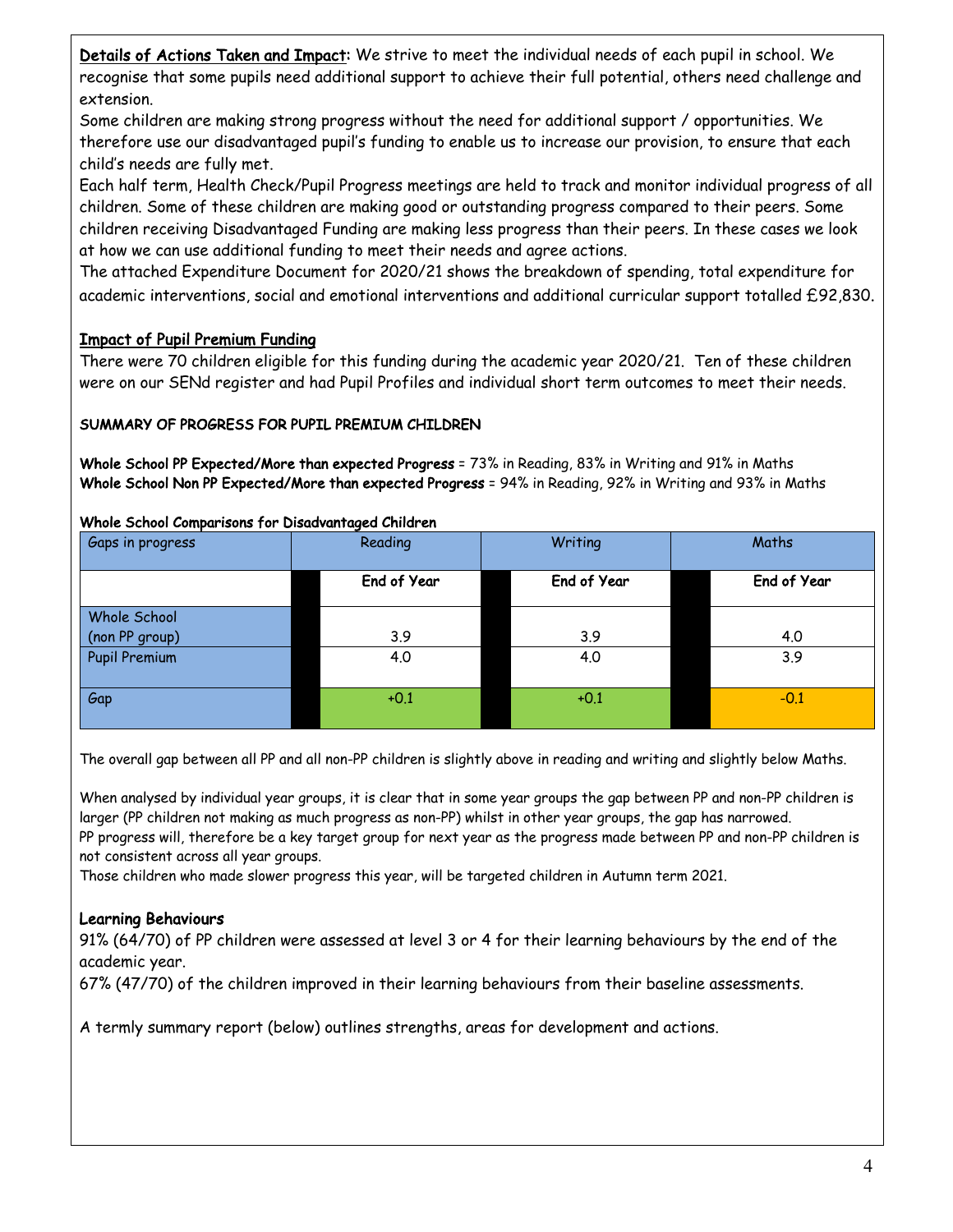| Term   | Strengths                                                                                          | Areas for Development                                                                      | <b>Actions</b>                                                                         |
|--------|----------------------------------------------------------------------------------------------------|--------------------------------------------------------------------------------------------|----------------------------------------------------------------------------------------|
| Autumn | Quality of workbooks from<br>September 2021 show<br>consistent high expectations for               | Foundations for writing are<br>not secure in lower ability<br>writers, particularly Y1 and | Trial of Pathways to Progress<br>for Year 1/Year 4                                     |
|        | PP children across school.                                                                         | Y4.                                                                                        | Training for 1:1 tuition in<br>RWInc in EYFS/KS1 and                                   |
|        | Targeted use of interventions<br>for PP children in phonics and<br>reading evidence increased      | Gaps in phonics and<br>application of phonics in KS1<br>and LKS2.                          | LKS <sub>2</sub><br>Introduction of Pathways to                                        |
|        | rates of progress and<br>engagement levels for previously                                          | Spelling gaps in knowledge in                                                              | Read $Y2 - Y6$                                                                         |
|        | reluctant readers.                                                                                 | KS <sub>2</sub>                                                                            | <b>Introduction of No Nonsense</b><br>spelling Y2-Y6                                   |
|        | Targeted use of Third Space<br>for Maths in UKS2 evidences<br>increased confidence and<br>fluency. |                                                                                            | Further monitoring for<br>impact across Spring term                                    |
|        |                                                                                                    |                                                                                            | Reading, Writing & Maths                                                               |
|        | Introduction of revised times<br>tables challenges evidences                                       |                                                                                            | additional teacher led<br>booster programmes for                                       |
|        | increased rates of engagement.                                                                     |                                                                                            | targeted pupils through<br>Target Time priority for<br>Spring term.                    |
| Spring | Regular safe and well check calls<br>for families.                                                 | Impact of partial school<br>closure on PP learning.                                        | Due to partial school closure<br>the above actions were<br>moved to April 2021 and     |
|        | Effective use of Seesaw for<br>remote learning provision (see<br>remote learning evaluation        | Impact measures limited due<br>to partial school closure re<br>tracking.                   | focus on response to Covid<br>booster sessions through<br>Rainbow Curriculum and daily |
|        | document).                                                                                         | Limited opportunity for                                                                    | Target Time on return to<br>school in March 2021.                                      |
|        | FSM provision provided via<br>Edenred scheme                                                       | differentiation being set on<br>home learning.                                             |                                                                                        |
|        | RWI and phonics high profile in<br>home learning for EYFS - Y2 via<br>Seesaw.                      |                                                                                            |                                                                                        |
|        | Pathways to Read Y2- Y6 high<br>profile in home learning for<br>EYFS - Y2 via Seesaw.              |                                                                                            |                                                                                        |
|        | Use of IDL, Mathletics and TT<br>Rockstars used to support home<br>learning remotely.              |                                                                                            |                                                                                        |
|        | My Happy Mind used for<br>children through remote home<br>learning.                                |                                                                                            |                                                                                        |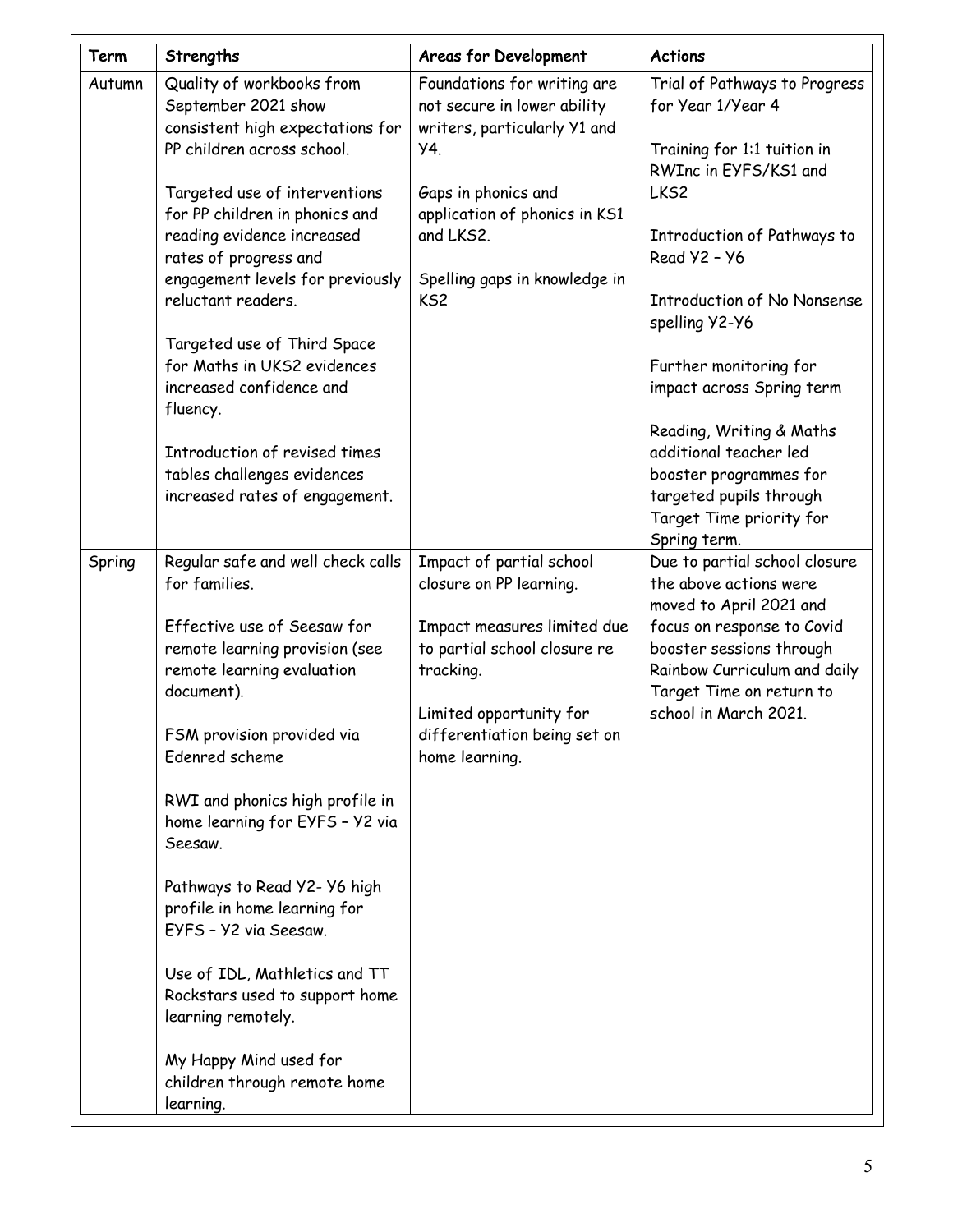| Summer | Book scrutiny, pupil voice and<br>learning walk monitoring<br>evidences significant<br>improvement in expectations for<br>PP T&L. | Progress of PP/SEND/boy<br>learners - inconsistent in<br>some year groups, these<br>groups are focus groups for<br>Autumn 2021. | Further revised use of<br>timetables to ensure staffing<br>and interventions are<br>implemented consistently<br>whilst following COVID safe<br>RAS. |
|--------|-----------------------------------------------------------------------------------------------------------------------------------|---------------------------------------------------------------------------------------------------------------------------------|-----------------------------------------------------------------------------------------------------------------------------------------------------|
|        | Lost Words of Whitby Heath<br>project reconnecting children to<br>our school grounds and<br>community on return to school.        |                                                                                                                                 | Use of Educater to re<br>rebaseline all children for<br>September 2021.                                                                             |
|        | Use of adjusted timetables and<br>additional staffing to provide<br>consistent<br>intervention/boosters.                          |                                                                                                                                 |                                                                                                                                                     |
|        | Transition support work as part<br>of Summer 2 learning.                                                                          |                                                                                                                                 |                                                                                                                                                     |